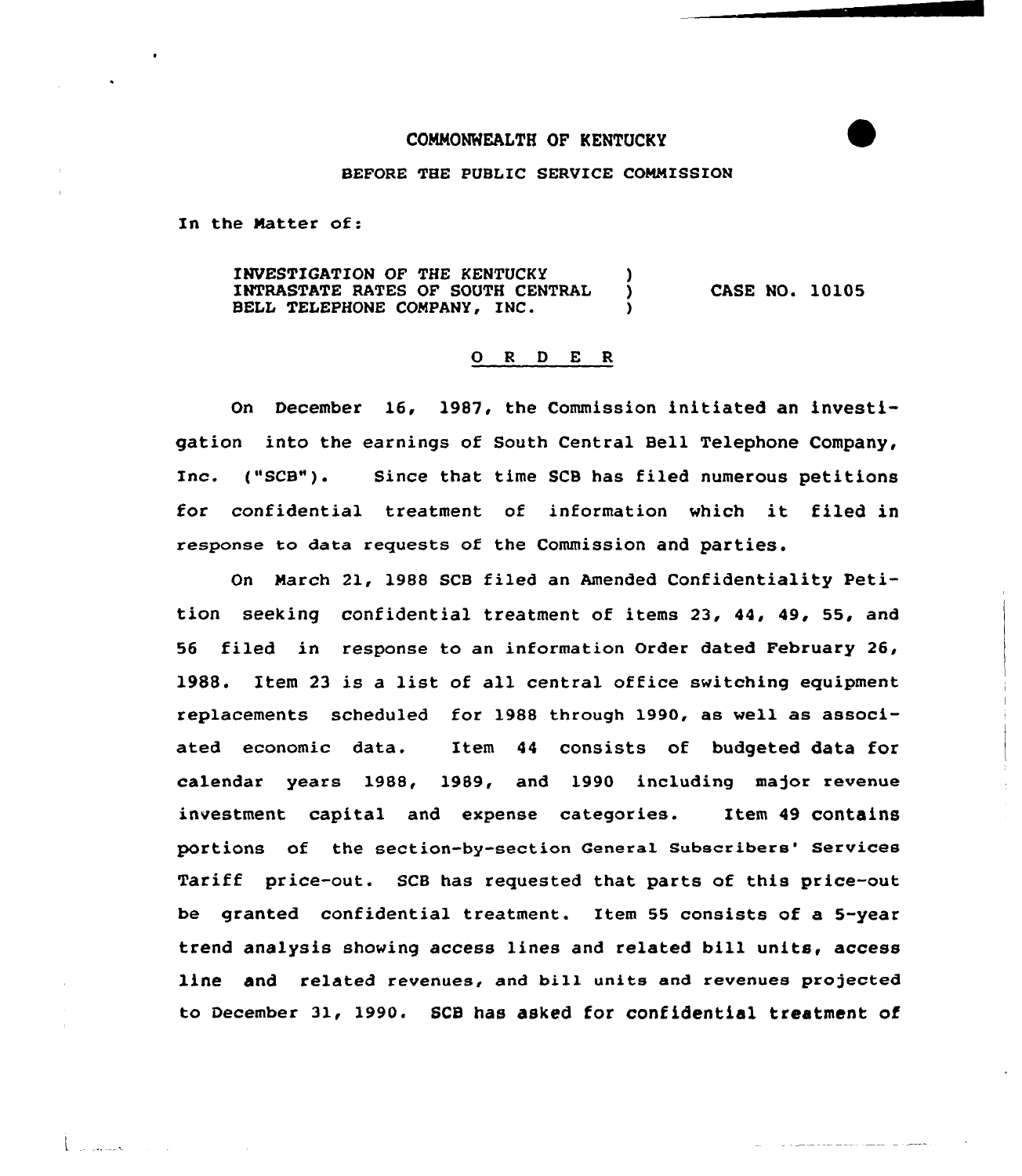a portion of this material. Item 56 contains a 5-year trend analysis showing growth in NTS conversation minutes of use billed to end-users and message toll service ("MTS") revenues and projected minutes of use revenues to December 1990.

As grounds for this Petition, SCB asserts that the information could be used by its competitors to determine revenues and expenses associated with Kentucky operations, that the analysis and the data are unique to SCB, that the information is not known outside of SCB nor disseminated within SCB and that its dissemination would cause competitive injury.

The Commission, being advised, is of the opinion and finds that the Amended Petition for Confidential Treatment pursuant to 807 KAR 5:001, Section 7, of Items 23, 44, 49, 55, and 56 filed in response to the Commission's information Order dated February 26, 1988 should be granted.

On April 12, 1988 SCB filed an Amended Confidentiality Petition for items 3(a), 21, 25, 38(h), 54, 84, and 86 filed in response to the request for information dated Narch 16, 1988 made by the Attorney General of the Commonwealth ("AG"). SCB requested confidential treatment of a portion of Item 3(a), specifically Nonthly Report No. <sup>7</sup> and Monthly Report No. 23. Nonthly Report No. 7 contains data on access and services and Monthly Report No. <sup>23</sup> consists of employee statistics. Item 21 consists of SCB's sources and uses of funds projections for 1988 through 1992. Item 25 contains the average number of Kentucky subscribers and the amount of revenues from touch-tone, call waiting, eall forwarding, and speed calling service for 1985 through 1987. Item 38(h)

 $-2-$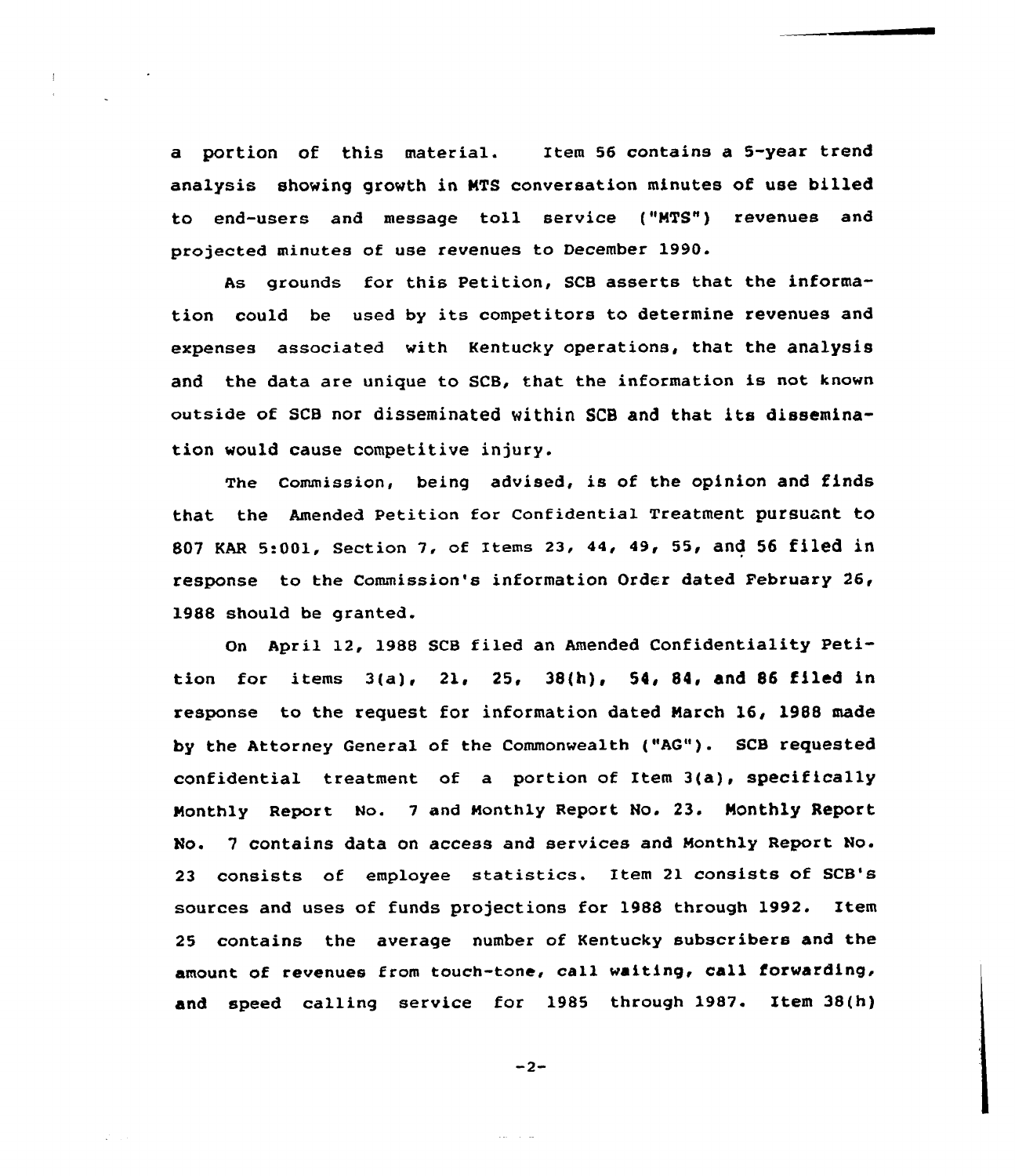consists of the number of employees, by classification, allocated to Kentucky operations for 1985 through l989. Item 54 contains information on the seasonality of Kentucky intrastate jurisdictional revenues. Item 84 consists of information relating to the price and income elasticities of SCB's products and services. Item 86 contains replacement schedules for central office replacements for 1986 through 1990.

In support of this petition, SCB claims that the information could be used by competitors to determine revenues and expenses associated with Kentucky operations, that the assumptions and analysis used in the data are unique to SCB, and that the information is not known outside of SCB nor disseminated within SCB. Disclosure would cause competitive injury.

The Commission being advised is of the opinion and finds the Amended Petition for Confidential Treatment pursuant to 807 KAR 5:001, Section 7, of items 3(a), 21, 25, 38(h), 54, 84, and 86 held in response to the AG's request for information dated March 16, 1988 should be granted.

On April 19, 1988, SCB filed a Confidentiality Petition for items 49 and 50 filed in response to an information Drder dated February 26, 1988. Item 49 consists of late-filed portions of the section-by-section General Subscribers Services Tariff price-out. SCB has requested confidential treatment of certain pages of this price-out. Item 50 consists of cost of service information concerning general subscribers services. Again, SCB has requested confidential treatment of certain pages of this cost of service study.

 $-3-$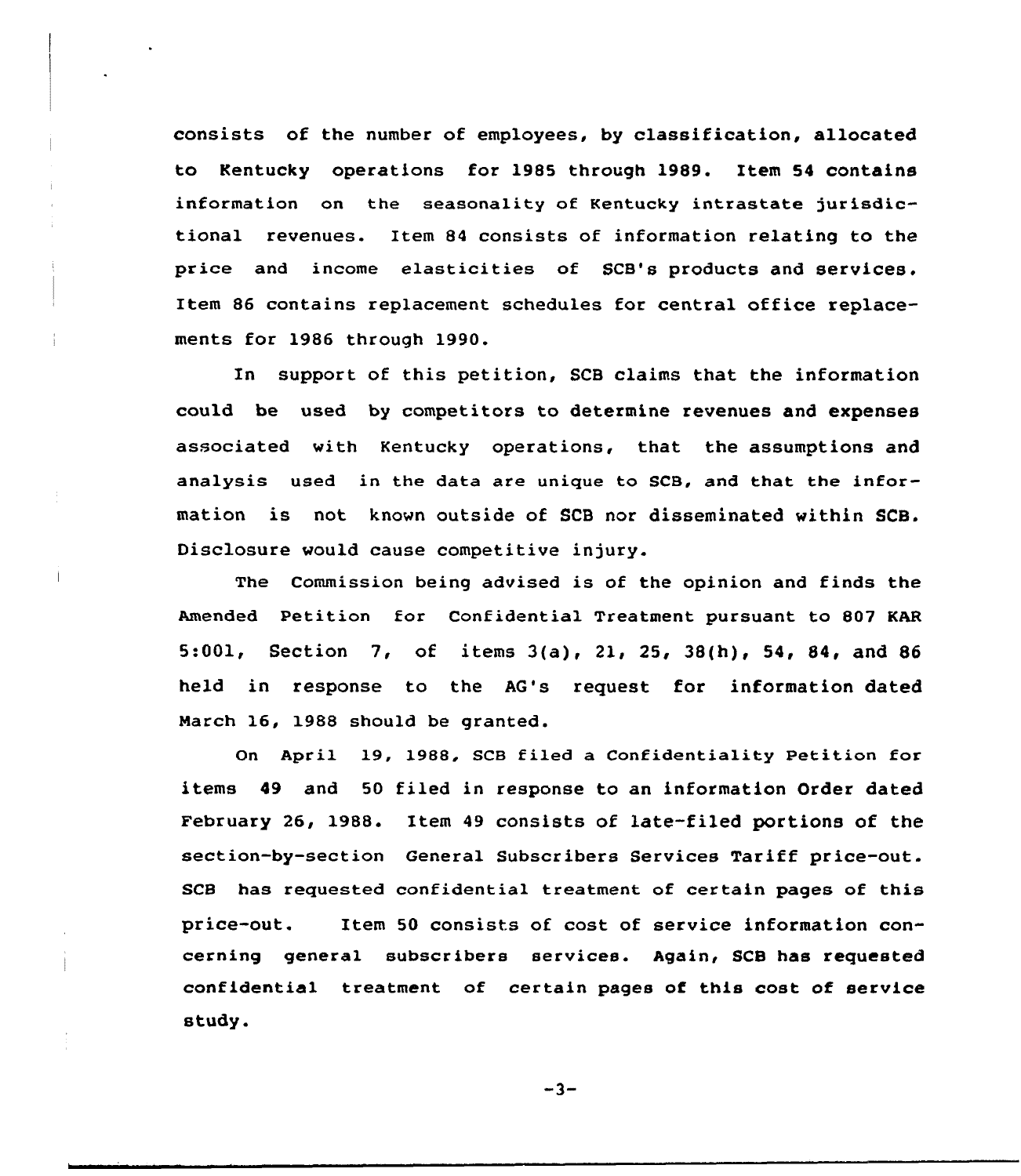In support of its request, SCB states that the information could be used to determine revenues and expenses associated with Kentucky operations, that assumptions and analysis used in the data are unique to SCB, that the material is not known outside of SCB notice disseminated within SCB, and that it is competitively significant.

The Commission being advised is of the opinion and finds that the Petition for Confidential Treatment pursuant to 807 KAR 5:001. Section 7, of items 49 and 50 filed in response to the Commission's information Order dated February 26, 1988 should be granted.

Qn April 29. 1988, SCB filed a Confidentiality Petition seeking confidential treatment of portions of item 51 filed in response to an information Order dated February 26, 1988. Item 51 is a section-by-section Private Line Services Tariff price-out.

In support of its motion, SCB asserts that the information could be used to determine revenues and expenses associated with Kentucky operations, that the assumptions and analysis used are unique to SCB, that the information is not known outside of SCB ner widely disseminated within SCB and that the information is competitively significant.

The Commission being advised is of the opinion and finds that the Petition for Confidential Treatment pursuant 807 KAR 5:001, Section 7, of item 5l filed in response to the Commission's information Order filed February 26, 1988 should be granted.

 $-4-$